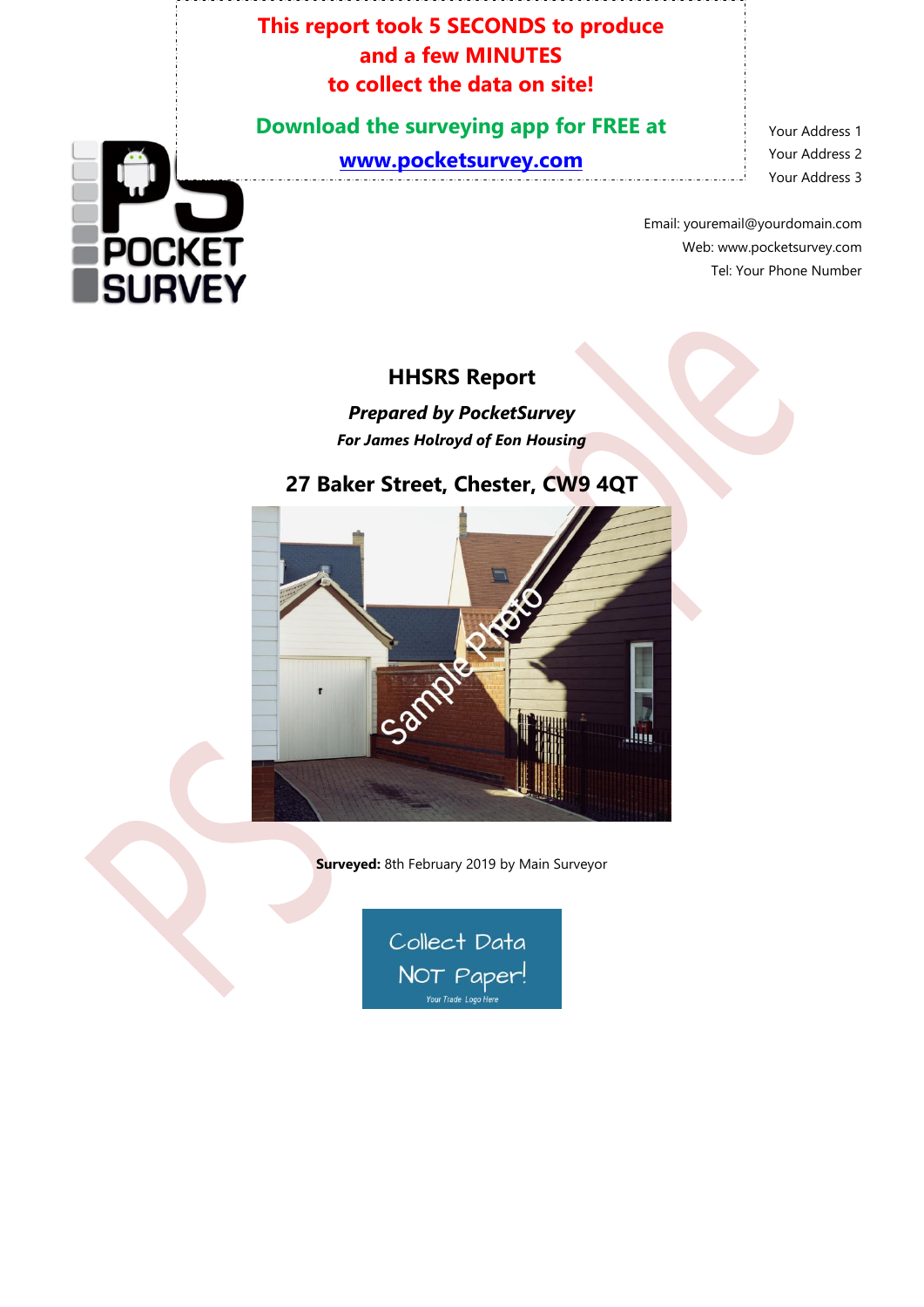# **Table of Contents**

| $\mathbf{1}$   | <b>INTRODUCTION</b>          | $\overline{\mathbf{3}}$ |
|----------------|------------------------------|-------------------------|
| $\overline{2}$ | <b>SURVEY OVERVIEW</b>       | $\overline{\mathbf{4}}$ |
| $\mathbf{3}$   | <b>HHSRS OVERVIEW</b>        | 5                       |
| $\overline{4}$ | <b>HHSRS SUMMARY</b>         | 6                       |
| 5              | <b>HHSRS ASSESSMENT</b>      | $\overline{7}$          |
|                | <b>APPENDIX: PHOTOGRAPHS</b> |                         |
|                |                              |                         |
|                |                              |                         |
|                |                              |                         |
|                |                              |                         |
|                |                              |                         |
|                |                              |                         |
|                |                              |                         |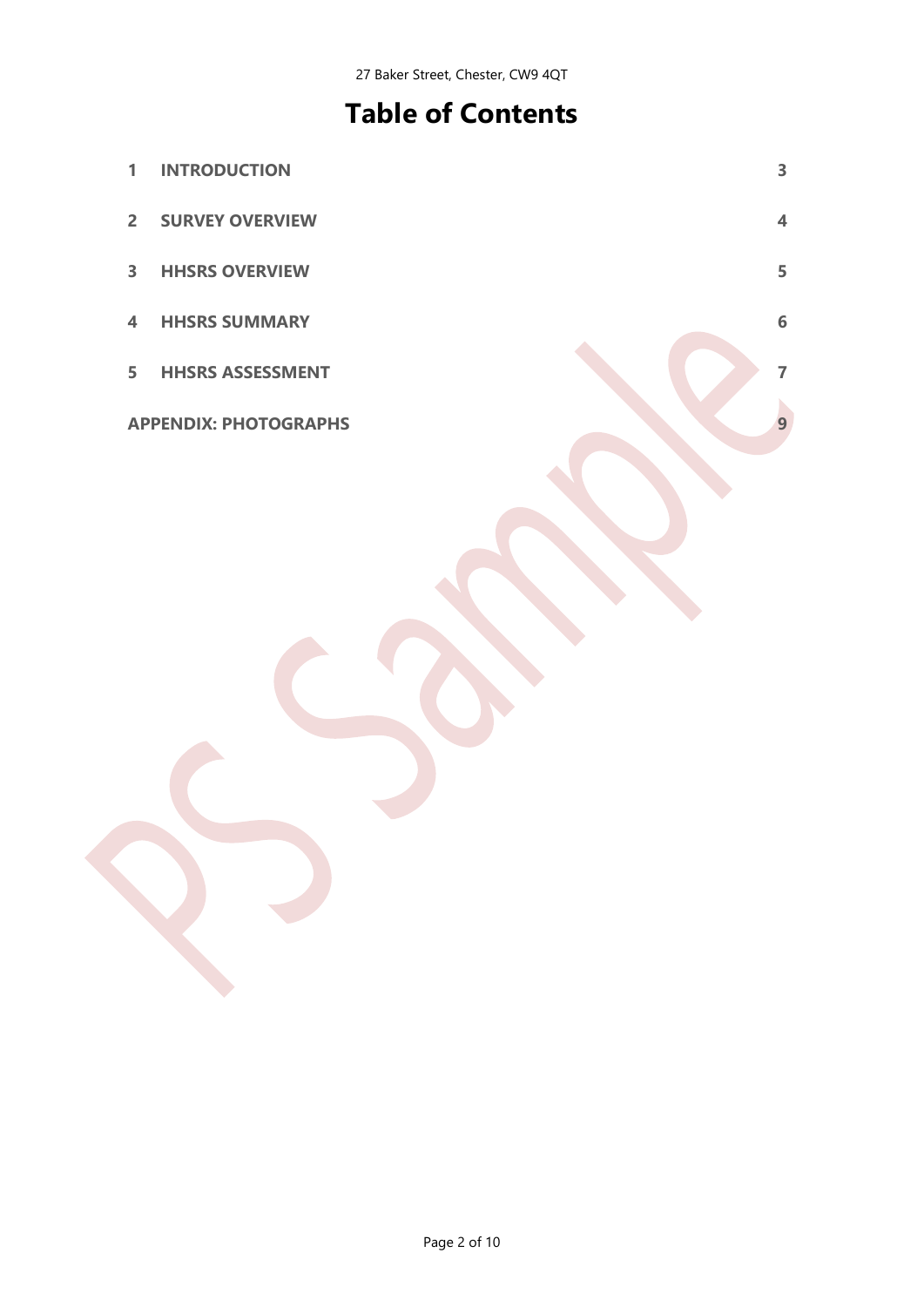#### <span id="page-2-0"></span>**1 INTRODUCTION**

This report provides a record of the HHSRS Report at: 27 Baker Street, Chester, CW9 4QT for James Holroyd of Eon Housing. It was surveyed by Main Surveyor of PocketSurvey on the 8th February 2019.

The purpose of the inspection is to ensure that residential premises provides a safe and healthy environment for any potential occupier or visitor

| <b>Client</b>      | James Holroyd of Eon Housing                                                                                                                                                                                                                                                                                                                                                                                                                                                                                  |  |  |  |  |
|--------------------|---------------------------------------------------------------------------------------------------------------------------------------------------------------------------------------------------------------------------------------------------------------------------------------------------------------------------------------------------------------------------------------------------------------------------------------------------------------------------------------------------------------|--|--|--|--|
| <b>Address</b>     | 27 Baker Street, Chester, CW9 4QT                                                                                                                                                                                                                                                                                                                                                                                                                                                                             |  |  |  |  |
| <b>Surveyor</b>    | Main Surveyor of PocketSurvey                                                                                                                                                                                                                                                                                                                                                                                                                                                                                 |  |  |  |  |
| Survey Date        | 8th February 2019                                                                                                                                                                                                                                                                                                                                                                                                                                                                                             |  |  |  |  |
| <b>Limitations</b> | The following limitations apply to the conduct of the inspection:<br>The inspection was purely of a visible nature, without the use of ladders or the benefit of<br>٠<br>exploratory work. Its extent is limited to cracks to internal walls, floors and ceilings and<br>significant defects to exterior walls, roof and boundaries, having regard to their age and<br>construction type.<br>No structural survey or inspection of concealed or otherwise hidden services or finishes was<br>٠<br>undertaken. |  |  |  |  |
|                    | The presence of furniture, fittings, furnishings, artwork and stored items generally restricts the<br>٠<br>scope of inspection, and where such articles or items exist, none were moved. Ceiling, wall and<br>floors surfaces concealed by such articles or items were not inspected.<br>No testing of any service installations was undertaken.<br>٠                                                                                                                                                         |  |  |  |  |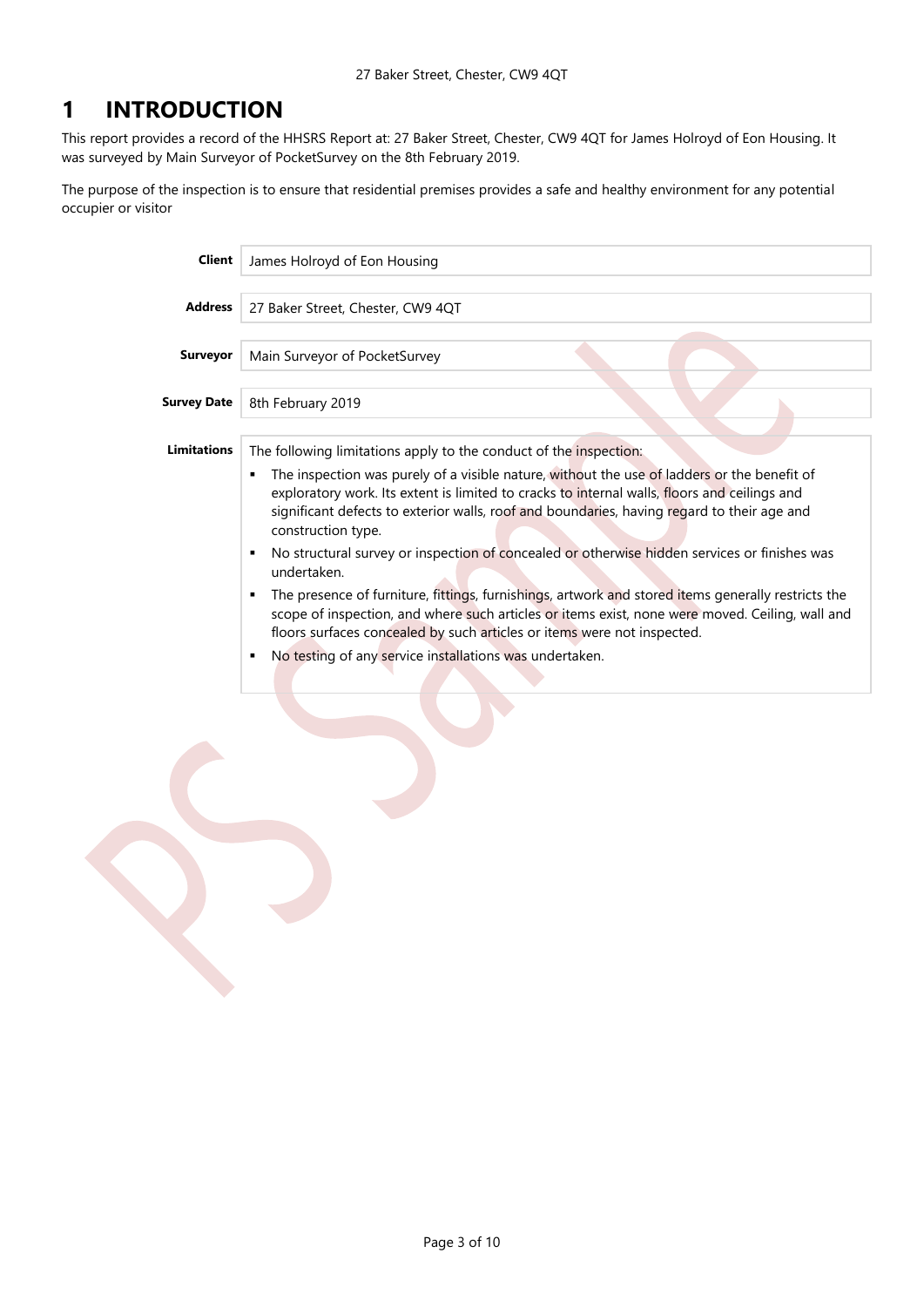## <span id="page-3-0"></span>**2 SURVEY OVERVIEW**

| <b>SURVEY DETAILS</b>   | <b>Survey Date</b>           | 8th February 2019                                            |
|-------------------------|------------------------------|--------------------------------------------------------------|
|                         | <b>Surveyor</b>              | Main Surveyor                                                |
|                         | <b>Survey Description</b>    | A comprehensive survey of the visible parts of the building. |
|                         | Weather                      | Dry & Overcast                                               |
|                         | <b>Surveyor</b>              | Main Surveyor                                                |
|                         |                              |                                                              |
| <b>BUILDING DETAILS</b> | <b>Building Type</b>         | Mid-terrace House Traditional                                |
|                         | <b>Building Date</b>         | Post 1979                                                    |
|                         | <b>Building Construction</b> | Traditional                                                  |
|                         |                              |                                                              |
| <b>DWELLING DETAILS</b> | <b>Floors in Dwelling</b>    | $\overline{2}$                                               |
|                         | <b>Bedrooms in Dwelling</b>  | $\overline{2}$                                               |
|                         |                              |                                                              |
|                         |                              |                                                              |
|                         |                              |                                                              |
|                         |                              |                                                              |
|                         |                              |                                                              |
|                         |                              |                                                              |
|                         |                              |                                                              |
|                         |                              |                                                              |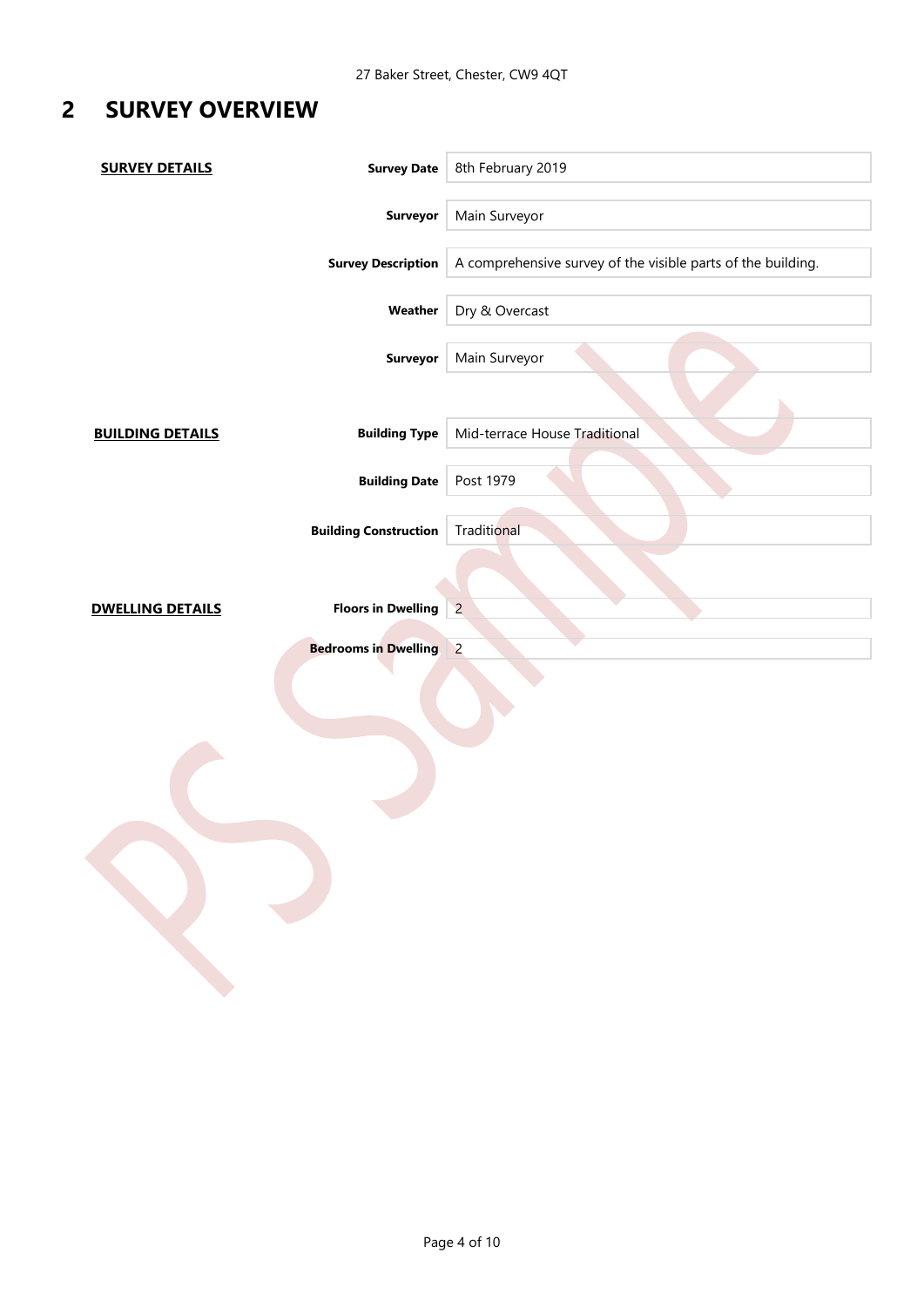### <span id="page-4-0"></span>**3 HHSRS OVERVIEW**

| <b>TENANT DETAILS</b>   | <b>Tenant Name</b>   | John Doe      |
|-------------------------|----------------------|---------------|
|                         | <b>Tenant Phone</b>  | 0161 818 4683 |
|                         | <b>Tenure</b>        | Leasehold     |
| <b>BUILDING DETAILS</b> | <b>Occupancy</b>     | Non HMO       |
|                         | <b>Dwelling Type</b> | House         |
|                         | <b>Building Date</b> | 1946 to 1979  |
|                         |                      |               |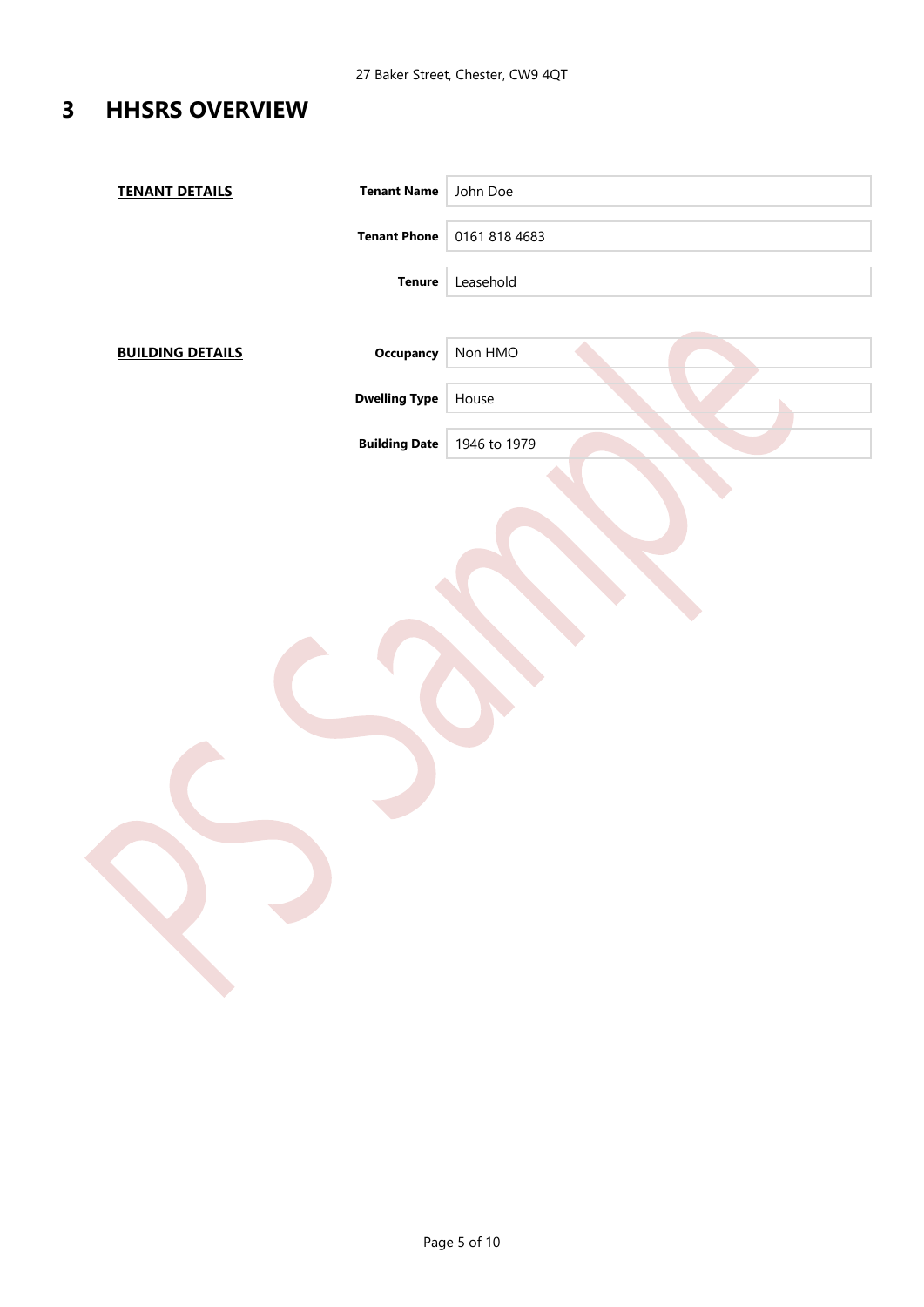### <span id="page-5-0"></span>**4 HHSRS SUMMARY**

| <b>Hazard</b>                                                                                       | <b>Category</b>                             | <b>Band</b> | <b>Action</b> |
|-----------------------------------------------------------------------------------------------------|---------------------------------------------|-------------|---------------|
| <b>Excess Heat</b><br>(All persons 65 years or over)                                                | <b>Risk Identified</b><br><b>Category 1</b> | $C -$       | Mandatory     |
| <b>Uncombusted Fuel Gas</b><br>(All ages)                                                           | <b>Risk Identified</b><br>Category 1        | Α           | Mandatory     |
| <b>Falls associated with Baths</b><br>(All persons 60 or more years of<br>age)                      | <b>Risk Identified</b><br><b>Category 1</b> | B           | Mandatory     |
| <b>Falls on the Level</b><br>(All persons 60 or more years of<br>age)                               | <b>Risk Identified</b><br>Category 1        | C           | Mandatory     |
| <b>Falls associated with Stairs and</b><br><b>Steps</b><br>(All persons 60 or more years of<br>age) | <b>Risk Identified</b><br>Category 1        | B           | Mandatory     |
| <b>Falls between Levels</b><br>(Under 5 years)                                                      | <b>Risk Identified</b><br>Category 1        | B           | Mandatory     |
| <b>Damp and Mould Growth</b><br>(Children 0 - 14 years)                                             | <b>Risk Identified</b><br>Category 2        | $J+$        | No action     |
| <b>Carbon Monoxide</b><br>(Children 0 - 14 years)                                                   | <b>Risk Identified</b><br>Category 2        |             | No action     |
| <b>Electrical Hazards</b><br>(Children under 5 years)                                               | <b>Risk Identified</b><br><b>Category 2</b> | D           | Discretionary |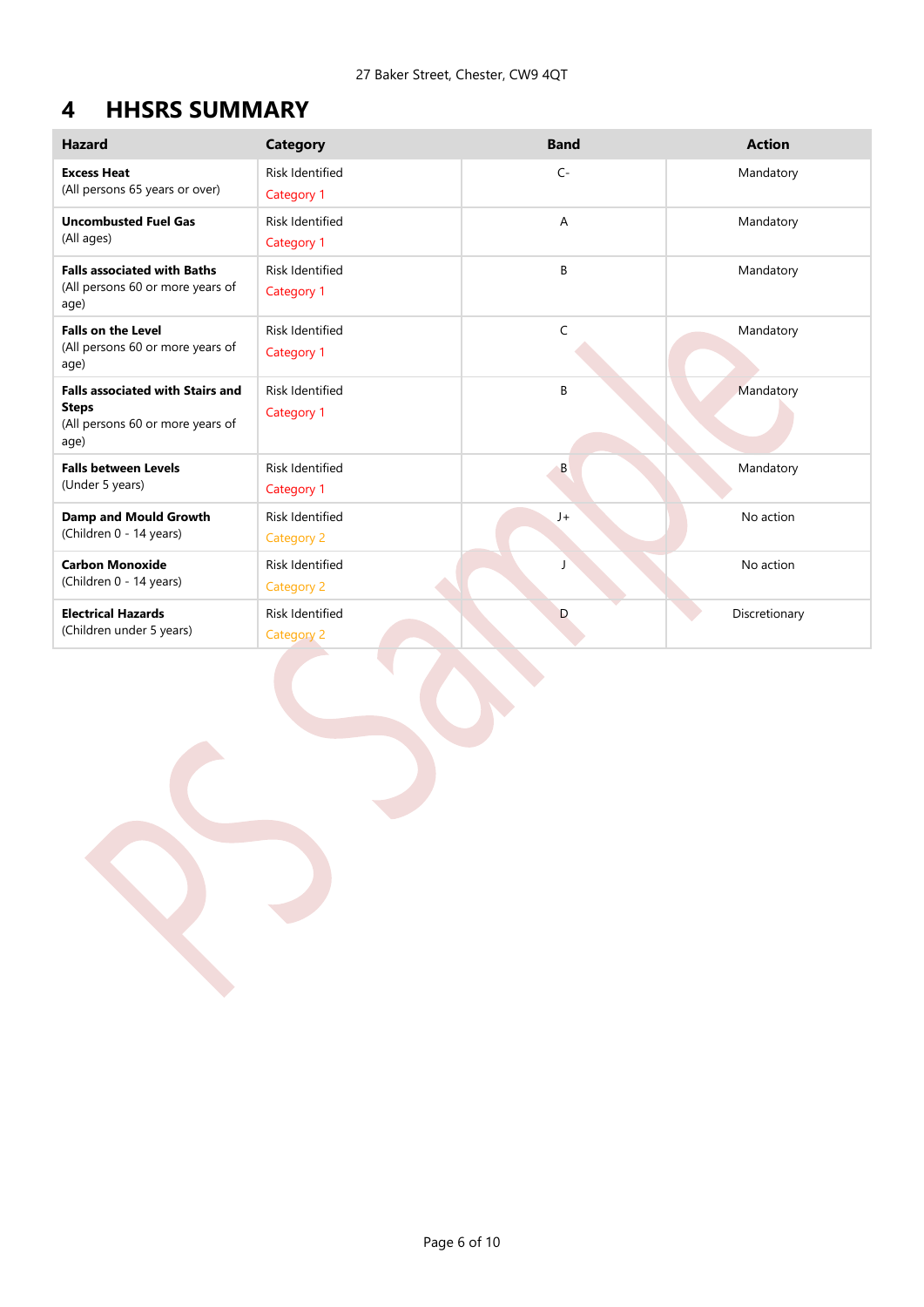#### <span id="page-6-0"></span>**5 HHSRS ASSESSMENT**

| Damp and Mould Growth                                                                                                                                                                                                                                                       | Category                                                                                 | <b>Action</b> | <b>Band</b> | Score | Photo            |
|-----------------------------------------------------------------------------------------------------------------------------------------------------------------------------------------------------------------------------------------------------------------------------|------------------------------------------------------------------------------------------|---------------|-------------|-------|------------------|
| (Children 0 - 14 years)<br><b>Bathroom</b><br>*Background ventilation - lack of<br>controllable background ventilation.<br>*Extract ventilation - lack of safe and<br>accessible means for the extraction of<br>moisture laden air during cooking, bathing<br>or showering. | Risk Identified<br>Category 2<br>Here are some supplementary<br>comments about the item. | No action     | $J+$        | 8.73  | Sam<br>(Photo 1) |

<span id="page-6-1"></span>

| <b>Excess Heat</b>                                                                                                                                                                                                                                    | Category                                                                                 | <b>Action</b> | <b>Band</b> | Score | Photo     |
|-------------------------------------------------------------------------------------------------------------------------------------------------------------------------------------------------------------------------------------------------------|------------------------------------------------------------------------------------------|---------------|-------------|-------|-----------|
| (All persons 65 years or over)<br><b>Bathroom</b><br>*Orientation of glazing - large areas of<br>south facing glazing in inappropriately<br>designed dwellings.<br>*Ventilation provision - inadequate or<br>inappropriate provision for ventilation. | Risk Identified<br>Category 1<br>Here are some supplementary<br>comments about the item. | Mandatory     | $C-$        | 1000  | (Photo 2) |
|                                                                                                                                                                                                                                                       |                                                                                          |               |             |       |           |

<span id="page-6-2"></span>

| <b>Carbon Monoxide</b>                                                                                                                                                                                                      | Category                                                                                 | <b>Action</b> | <b>Band</b> | Score | Photo     |
|-----------------------------------------------------------------------------------------------------------------------------------------------------------------------------------------------------------------------------|------------------------------------------------------------------------------------------|---------------|-------------|-------|-----------|
| (Children 0 - 14 years)<br>Lounge<br>*Disrepair to appliance - to gas, oil or solid<br>fuel burning appliances resulting in<br>incomplete combustion.<br>*Carbon monoxide detectors - lack of, or<br>defects to, detectors. | Risk Identified<br>Category 2<br>Here are some supplementary<br>comments about the item. | No action     | - J         | 1.64  | (Photo 3) |
|                                                                                                                                                                                                                             |                                                                                          |               |             |       |           |

<span id="page-6-3"></span>

| <b>Uncombusted Fuel Gas</b>                                                                                                                                                                                               | Category                                                                                               | <b>Action</b> | <b>Band</b> | <b>Score</b> | Photo     |
|---------------------------------------------------------------------------------------------------------------------------------------------------------------------------------------------------------------------------|--------------------------------------------------------------------------------------------------------|---------------|-------------|--------------|-----------|
| (All ages)<br><b>Driveway</b><br>*Gas supply - the supply of gas from a non-<br>authorised supplier.<br>*Siting of appliances - locations adjacent to<br>windows or doors where there is a risk of<br>flames blowing out. | <b>Risk Identified</b><br><b>Category 1</b><br>Here are some supplementary<br>comments about the item. | Mandatory     | A           | 319500       | (Photo 4) |

<span id="page-6-4"></span>

| <b>Falls associated with Baths</b>                                                                                                                                                                                       | Category                                                                                 | <b>Action</b> | <b>Band</b> | Score   | Photo     |
|--------------------------------------------------------------------------------------------------------------------------------------------------------------------------------------------------------------------------|------------------------------------------------------------------------------------------|---------------|-------------|---------|-----------|
| (All persons 60 or more years of age)<br><b>Shower Room</b><br>*Poor friction - of the internal surface of a<br>bath or shower.<br>*Inadequate space - for the functional area<br>immediately adjacent to the appliance. | Risk Identified<br>Category 1<br>Here are some supplementary<br>comments about the item. | Mandatory     | B           | 3865.17 | (Photo 5) |

<span id="page-6-6"></span><span id="page-6-5"></span>

| <b>Falls on the Level</b>                                                                                                                                                                                                       | Category                                                                                 | <b>Action</b> | <b>Band</b> | Score | Photo     |
|---------------------------------------------------------------------------------------------------------------------------------------------------------------------------------------------------------------------------------|------------------------------------------------------------------------------------------|---------------|-------------|-------|-----------|
| (All persons 60 or more years of age)<br>Lounge<br>*Lack of floor surface - no properly<br>constructed floor, path, or yard where<br>needed.<br>*Trip steps/threshold - the presence of such<br>steps or projecting thresholds. | Risk Identified<br>Category 1<br>Here are some supplementary<br>comments about the item. | Mandatory     |             | 1488  | (Photo 6) |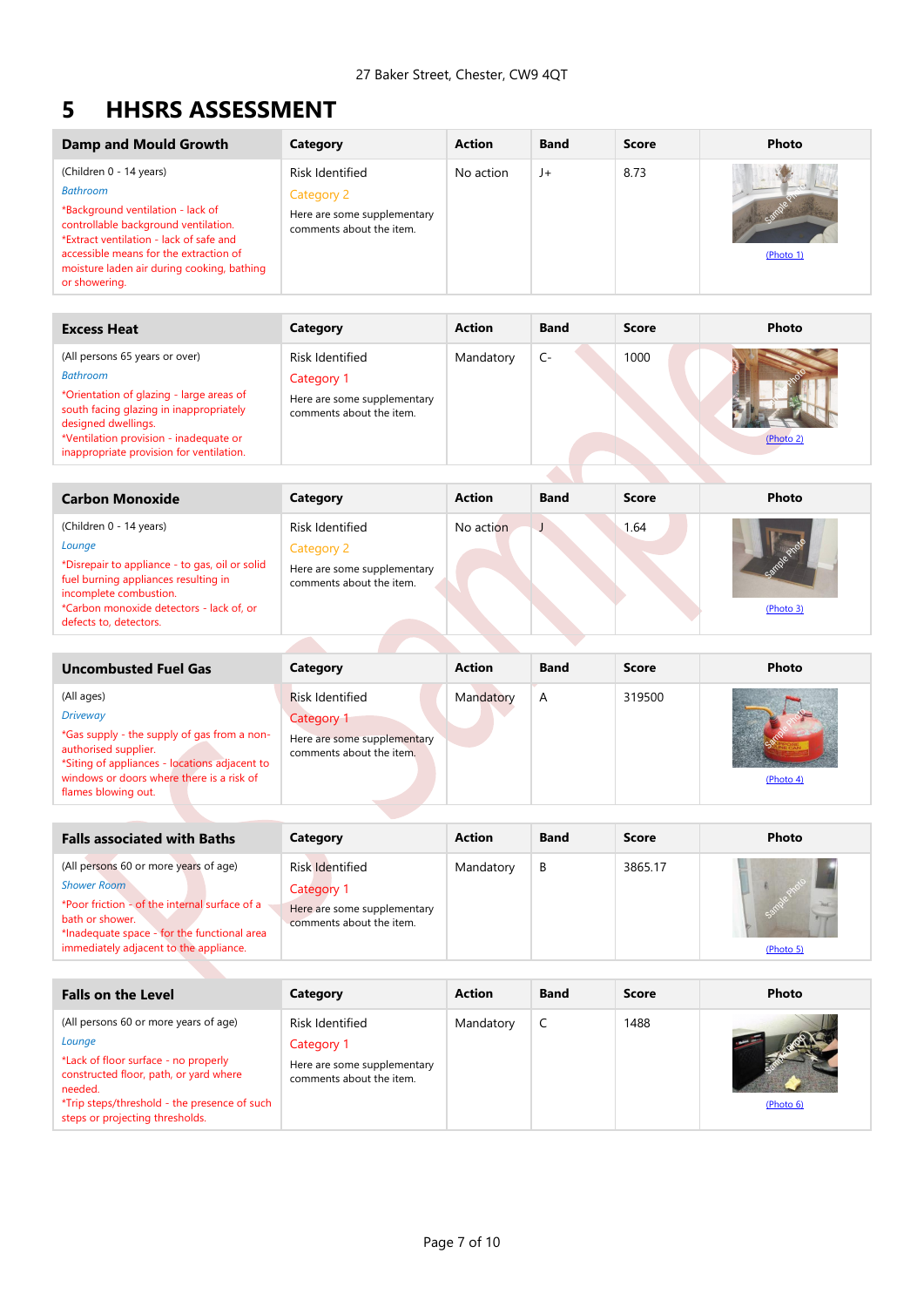#### <span id="page-7-1"></span><span id="page-7-0"></span>27 Baker Street, Chester, CW9 4QT

| <b>Falls associated with Stairs and</b><br><b>Steps</b>                                                                                                                                                                                                                                                                                                                                                                          | Category                                                                                        | <b>Action</b> | <b>Band</b> | <b>Score</b> | Photo            |
|----------------------------------------------------------------------------------------------------------------------------------------------------------------------------------------------------------------------------------------------------------------------------------------------------------------------------------------------------------------------------------------------------------------------------------|-------------------------------------------------------------------------------------------------|---------------|-------------|--------------|------------------|
| (All persons 60 or more years of age)<br><b>Kitchen</b> ; Stairs<br>*Tread lengths - of less than 280mm or<br>greater than 360mm.<br>*Riser heights - of less than 100mm or<br>greater than 180mm.<br>*Openings - in stairs or guarding through<br>which a 100mm diameter sphere can pass.<br>*Lack of handrails - the absence to both<br>sides of the staircase.<br>*Height of handrails - set below 900mm or<br>above 1,000mm. | <b>Risk Identified</b><br>Category 1<br>Here are some supplementary<br>comments about the item. | Mandatory     | B           | 2462.34      | GON<br>(Photo 7) |

| <b>Falls between Levels</b>                                                                                                                                                                                                                              | Category                                                                                 | <b>Action</b> | <b>Band</b> | Score   | Photo     |
|----------------------------------------------------------------------------------------------------------------------------------------------------------------------------------------------------------------------------------------------------------|------------------------------------------------------------------------------------------|---------------|-------------|---------|-----------|
| (Under 5 years)<br>Lounge; Bedroom 1; Bedroom 2<br>*Sill heights - less than 1,100mm above<br>floor level and/or lack of safety glass or<br>guarding.<br>*Non-safety glass - the lack of safety glass<br>where appropriate in the window or<br>quarding. | Risk Identified<br>Category 1<br>Here are some supplementary<br>comments about the item. | Mandatory     | B           | 2473.59 | (Photo 8) |
|                                                                                                                                                                                                                                                          |                                                                                          |               |             |         |           |

<span id="page-7-2"></span>

| <b>Electrical Hazards</b>                                                                                                                                                        | Category                                                                                 | <b>Action</b>        | <b>Band</b> | <b>Score</b> | Photo     |
|----------------------------------------------------------------------------------------------------------------------------------------------------------------------------------|------------------------------------------------------------------------------------------|----------------------|-------------|--------------|-----------|
| (Children under 5 years)<br>Lounge; Bathroom; Shower Room<br>*Disrepair of installation - including to<br>supply, meters, fuses, wiring, sockets, light<br>fittings or switches. | Risk Identified<br>Category 2<br>Here are some supplementary<br>comments about the item. | <b>Discretionary</b> | D           | 707.26       | (Photo 9) |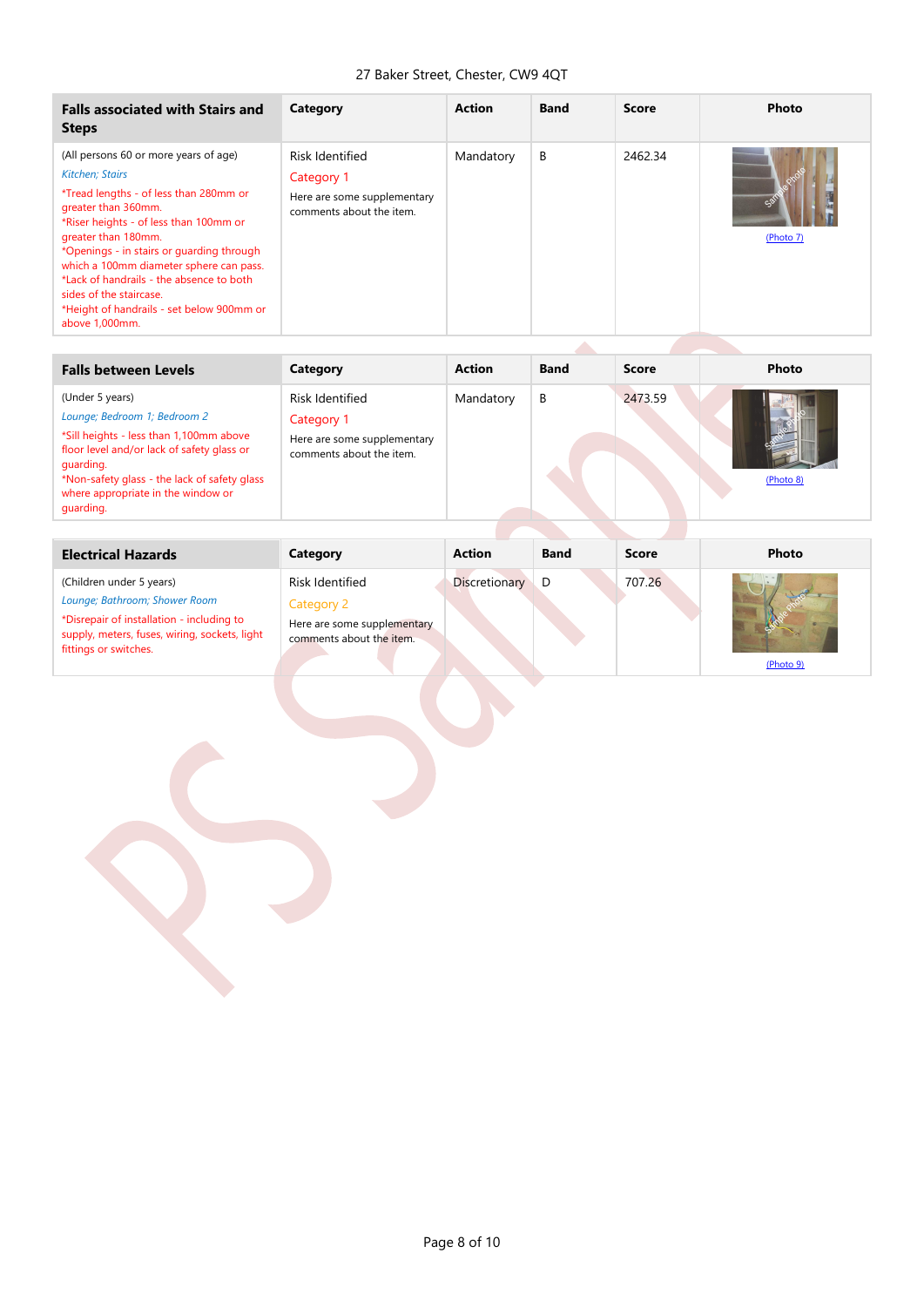#### <span id="page-8-2"></span>27 Baker Street, Chester, CW9 4QT

### <span id="page-8-1"></span><span id="page-8-0"></span>**APPENDIX: PHOTOGRAPHS**



<span id="page-8-3"></span>



<span id="page-8-4"></span>

<span id="page-8-6"></span>

<span id="page-8-5"></span>